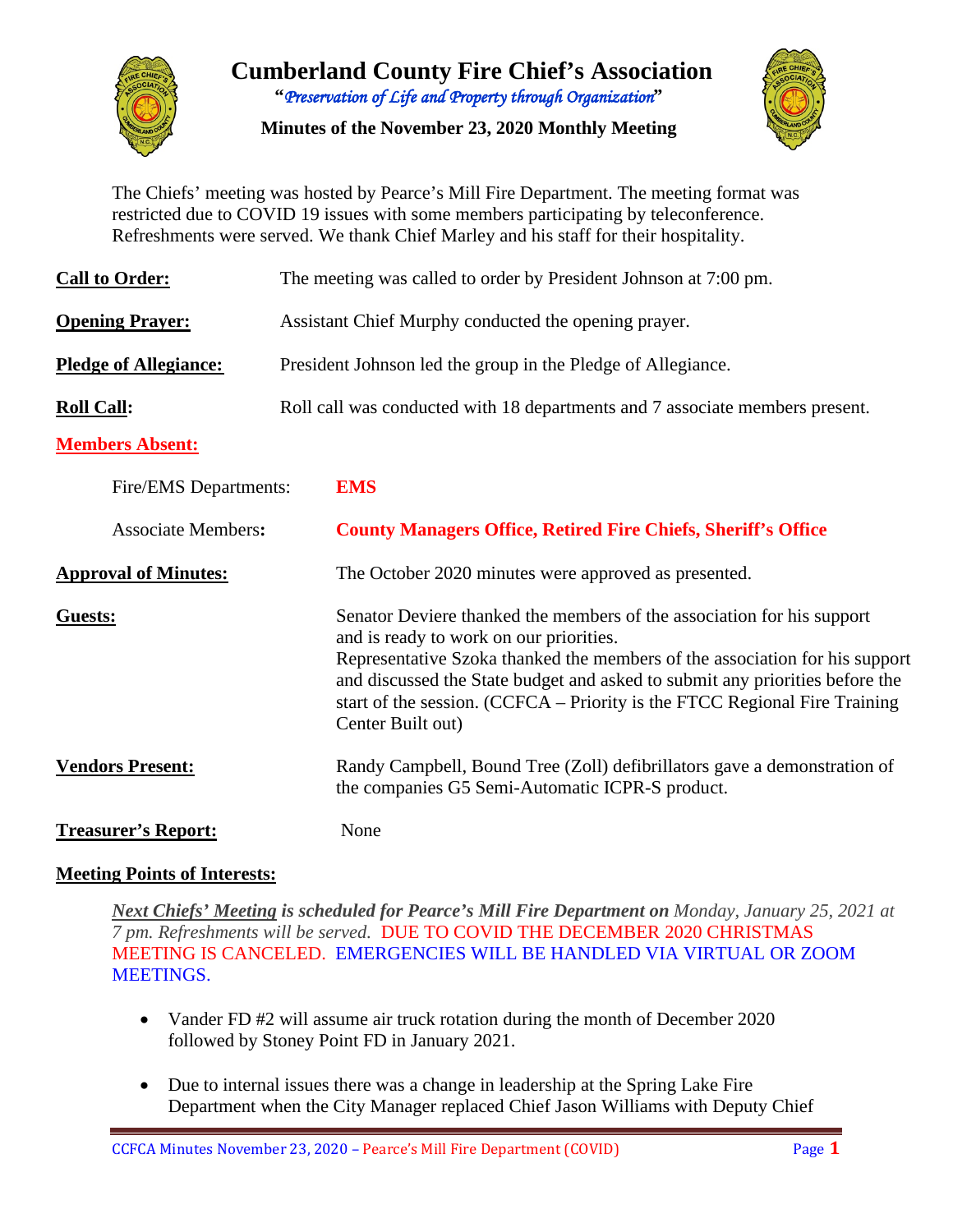Jonathan Richardson. The City Manager was released by the Town Board during our Chiefs Meeting.

• President Johnson is looking to have a meeting on December  $16<sup>th</sup>$  with the Chiefs that support the Air Truck responses at 1400 hours at Pearce's Mill FD.

#### **Items of Interest Handouts**

 $\checkmark$  Assorted handouts in your packets.

# **OLD BUSINESS:**

- 1. President Johnson gave an update on the storage building that was constructed at SPFD 19 to house association assets. We are still pending the 10-foot concrete apron and that should be completed hopefully by the end of January after downspout to control water runoff are installed to re-direct tremendous water flow coming off the building during storms.
- 2. President Johnson updated the membership on the radio issues. He needs you to talk to Assistant Chief Sean Johnson about how you want the out of county code plugs updated and ordered. Sean explained the way the system needs to be set up correctly with Operations and TAC channels. After a discussion amongst members, a **MOTION** was made by Deputy Chief Hank Harris and **SECONDED** by Chief Marsh to change Operations Channels to TAC channels and the TAC channels to the Operations channels. The motion was **APPROVED** by a roll call vote. (See Enclosure #2)
- 3. President Johnson advised that the foam issue is on-going. He completed the online survey to OSFM – This is a high dollar expense and a statewide issue – Maybe we can solicit some assistance from the state as another one of our priority issues. This is a statewide issue. – It is not just the new foam; it is also about discarding the old foam.
- 4. President Johnson informed the Chiefs that the Committee working on our Defibrillator issue found certain shortfalls with the CR2 Stryker product. This was discovered after the Committee received a capability briefing at EMS on the CR2 defibrillator. The capabilities briefing was attended by President Johnson and EMS Chief Brian Pearce. As a result, the product was misrepresented. Committee members brought this to the attention of President Johnson who in turn stopped the order. The committee in the interim looked at the Zoll G5 Semi-Automatic Defibrillator and found the product acceptable both in terms of performance, warranty, and pricing. With both the COF and VFD's purchasing the same defibrillators we will address equipment interoperability across Cumberland County. After a demonstration of the Zoll G5 defibrillator product and a constructive discussion amongst all members a **MOTION** was introduced by Fire Chief Scott MacKenzie to purchase the *Zoll G5 Semi-Automatic Defibrillators package consisting of (3) Sets of Intellisense CPR Feedback Adult Defib Pads, (1) Set Intellisense Pediatric Defib Pads, (1) Intellisense Battery, (1) USB Cable, (1) Semi-rigid case, (1) G5 User Guide, for \$1,741.83 along with (1) G5 AED Trainer with ICPR per station for \$424.50 each, minimum G5 AED spare batteries at 289.01each and (1) AED Cabinet, Surface Mount, W/Alarm and Strobe per station at \$234.72 each.* The motion was **SECONDED**  by Fire Chief Richard Bradshaw and unanimously **APPROVED** by a roll call vote by all departments subject to CARES Act funding. (See Enclosure #3) President Johnson will submit the necessary Purchase Orders/Invoices per station to Bound Tree the parent company for Zoll.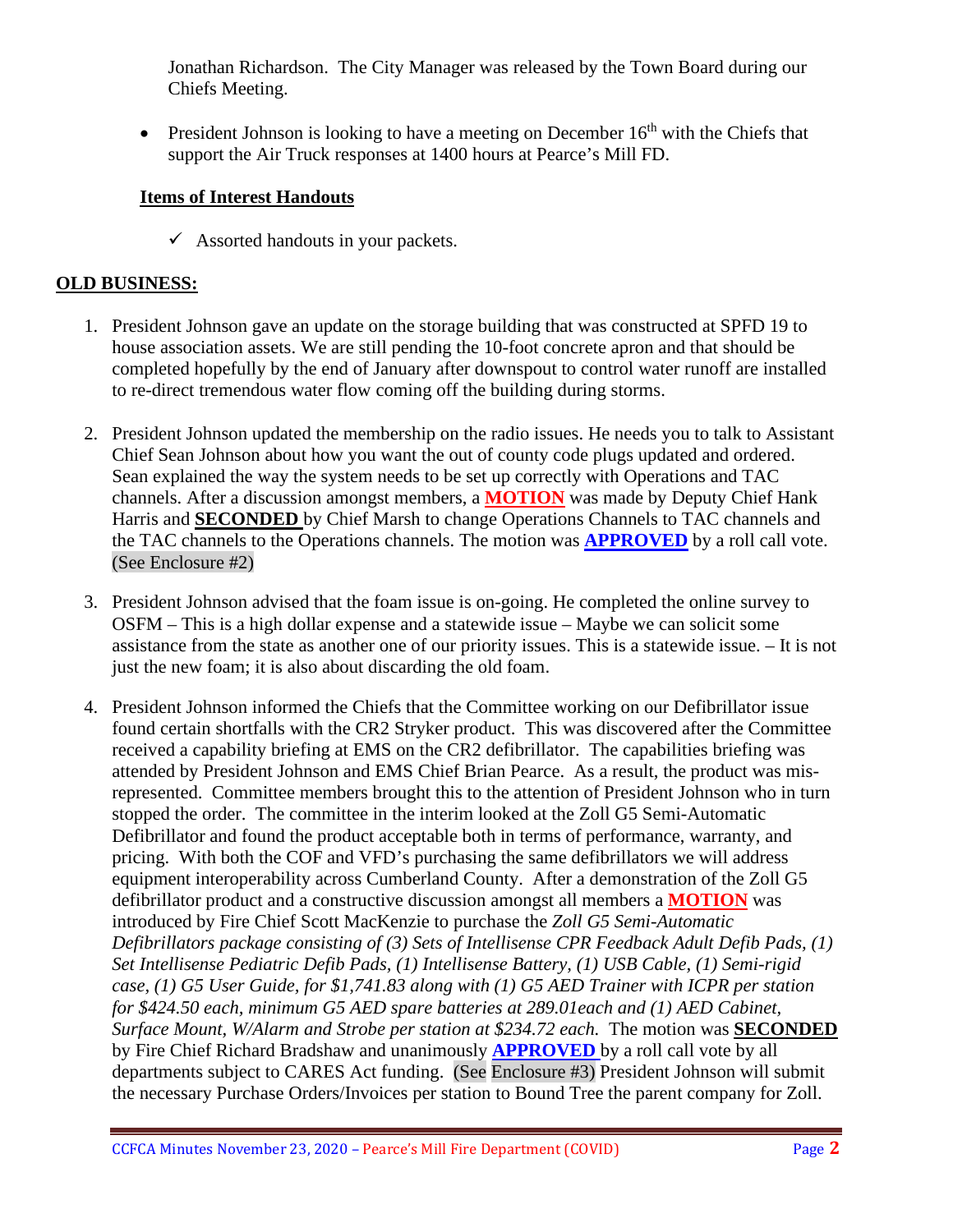5. President Johnson reported that with Bi-partisan Congressional assistance the North Carolina specific retirement bill is now out of committee and should be voted on when congress goes back into session. We will need the same Bi-partisan assistance from our house and senate representatives. Both Representative Szoka and Senator Deviere have pledged their future support once the federal legislation is enacted.

#### **NEW BUSINESS:**

- 1. President Johnson stated that with the alarming increase of COVID related cases both local and at the state level, virtual meetings have become a reality. Each department will be looked at to see if they can support these meetings so that we can get back on a station rotation starting the first of the year 2021. This will allow the executive committee and a minimum number of chiefs to attend while others zoom or call in. More will be announced at a future meeting.
- 2. President Johnson advised everyone to continue to utilize COVID 19 guidelines to prevent the spread throughout your agency. Please keep up with your receipts in case reimbursement money becomes available.
- 3. President Johnson made another push for the NCAFC license tags. The NCAFC is currently short sixty (60) tags with 440 orders received but we need 500 officers to apply. NC DMV will not produce the tags until at least 500 plates are ordered for mass production. The numbers are up and just shy so please let your officers know that they can apply as well. You do not have to be a member of the NCAFC to order a tag for the first 500 allotment needed.
- 4. President Johnson and Assistant Chief TJ McLamb advised every one of the Cumberland County Smoke Alarm Campaign in conjunction with the Cumberland County School System. More information will be forthcoming. We are also looking at all funding opportunities to acquiree smoke alarms for the program. President Johnson advised that we did not utilize budgeted funding for the annual Fire Safety Day at the Cross Creek Mall due to COVID and can shift these funds towards the county-wide schools smoke alarm campaign.
- 5. With the Christmas Holidays starting next week, President Johnson advised everyone to "Keep the Wreath Red" during the month of December. All departments where furnished the applicable wreaths and lights to accommodate this worthwhile fire safety campaign.
- 6. President Johnson and Vice President Marley on the associations behalf presented plaques to the Commissioners during their November 16, 2020 meeting for their support to our association in terms of, new county contract and funding, bequeathing approximately 30 acres of land and \$10,000,000 in funds to build a new state of the art regional fire training center on Tom Starling Road and support through funding from the CARES Act opportunity.

# **COMMITTEE REPORTS:**

# **ID CARD/TECHNOLOGY COMMITTEE**

• **FYI.** Fire Chiefs are required to send a signed letter or memo with a firefighter requesting an ID Card. For any questions or an appointment contact 424-0694 or e-mail at [cjohnson.spfd@gmail.com](mailto:cjohnson.spfd@gmail.com)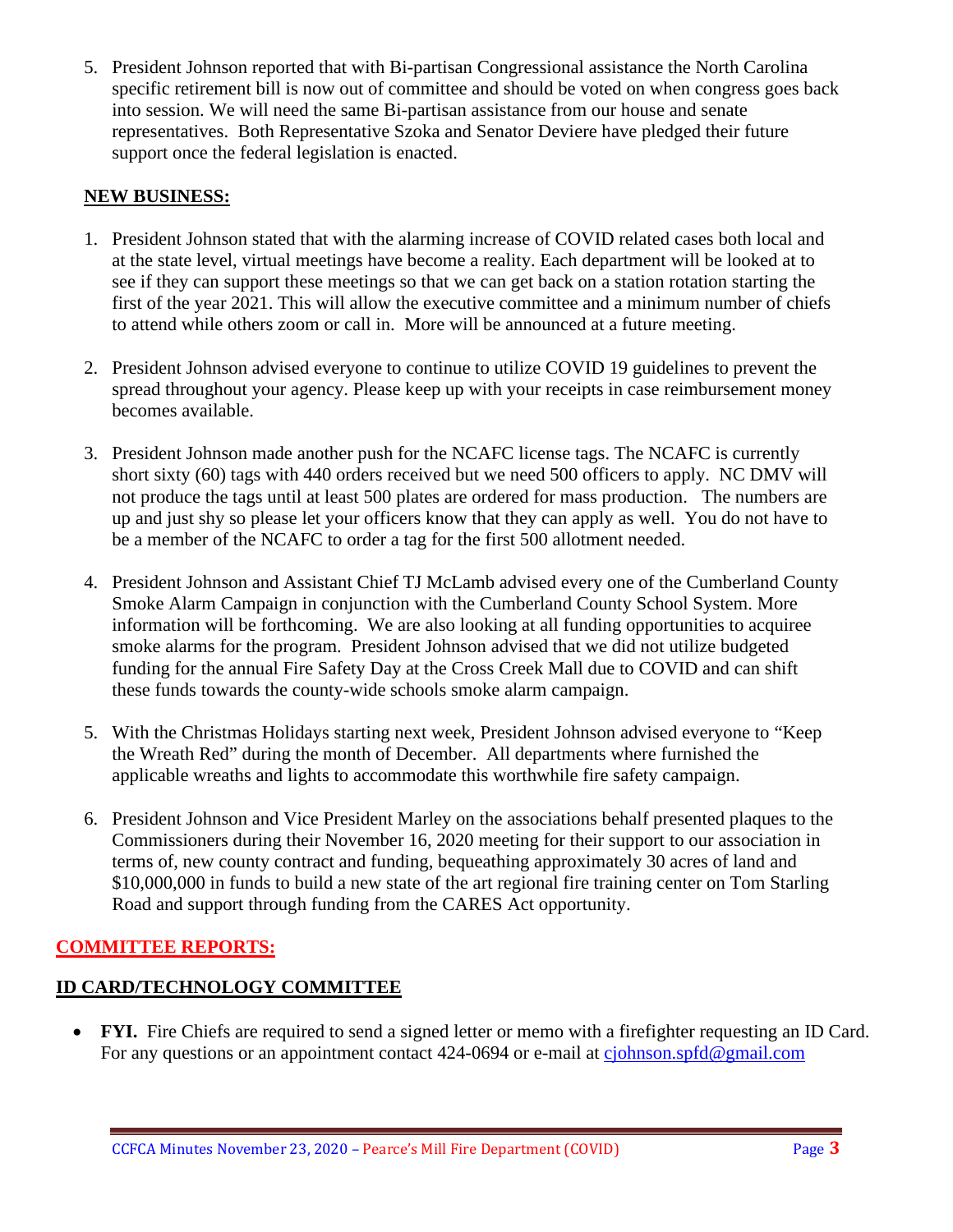• President Johnson again asked the members to please continue to recycle or return the clips used for our ID Cards. These clips are extremely expensive, and we need to reuse them as much as possible in order to hold down costs. Please collect clips when your members leave a department and recycle the clips. He also reminded the membership that we do not print blue tags, which are considered temporary tags only.

# **FIRE PREVENTION/EDUCATION COMMITTEE** E-Mail: Chief T.J. McLamb [jmclamb@ci.fay.nc.us](mailto:jmclamb@ci.fay.nc.us)

• See new business for report on the county-wide schools smoke alarm campaign.

**STANDARDS & POLICY COMMITTEE** A/C Kevin Murphy (SPFD # 13) Chairperson, E-Mail: [kmurphy1903@gmail.com](mailto:kmurphy1903@gmail.com)

• Three polices were presented to the members. Confined space, Trench and Water Rescue. This will be the first reading of same. President Johnson reminded the Chiefs that during incidents of Confined Space, trench and building collapse the COF (RRT-3) comes in with the technical advice and equipment to mitigate related calls in support of your incident.

# **MEMORIAL COMMITTEE** Chief R. Marley (Pearce's Mill) Chairperson,

E-Mail: [pmfd0301@nc.rr.com](mailto:pmfd0301@nc.rr.com)

• No report.

# **AUTOMATIC AID/MUTUAL AID COMMITTEE** Chief Joe Marsh (GCFD # 24) Chairperson,

E-Mail: [gcfd24@nc.rr.com](mailto:gcfd24@nc.rr.com)

• No report.

**FINANCE COMMITTEE** Deputy Chief Freddy Johnson Jr. (Stoney Point) Chairperson, E-Mail: [spfd1302@nc.rr.com](mailto:spfd1302@nc.rr.com)

• No report.

**RESCUE COMMITTEE** Deputy Chief Hank Harris (Cotton FD) Chairperson, E-Mail: [cfd402@nc.rr.com`](mailto:cfd402@nc.rr.com)

• See Standards Committee Report on presented on rescue related policies.

**COMMUNICATIONS /DISPATCH STEERING / AVL COMMITTEE** Chief Chuck Hodges (Hope Mills FD), Chairperson, E-Mail: clhodges@townofhopemills.com

• No report.

**SMOKE ALARMS / KNOX BOX COMMITTEE** – Fire Marshal Kevin Lowder (Emergency Services) Chairperson, E-Mail: [klowther@co.cumberland.nc.us](mailto:klowther@co.cumberland.nc.us)

• No report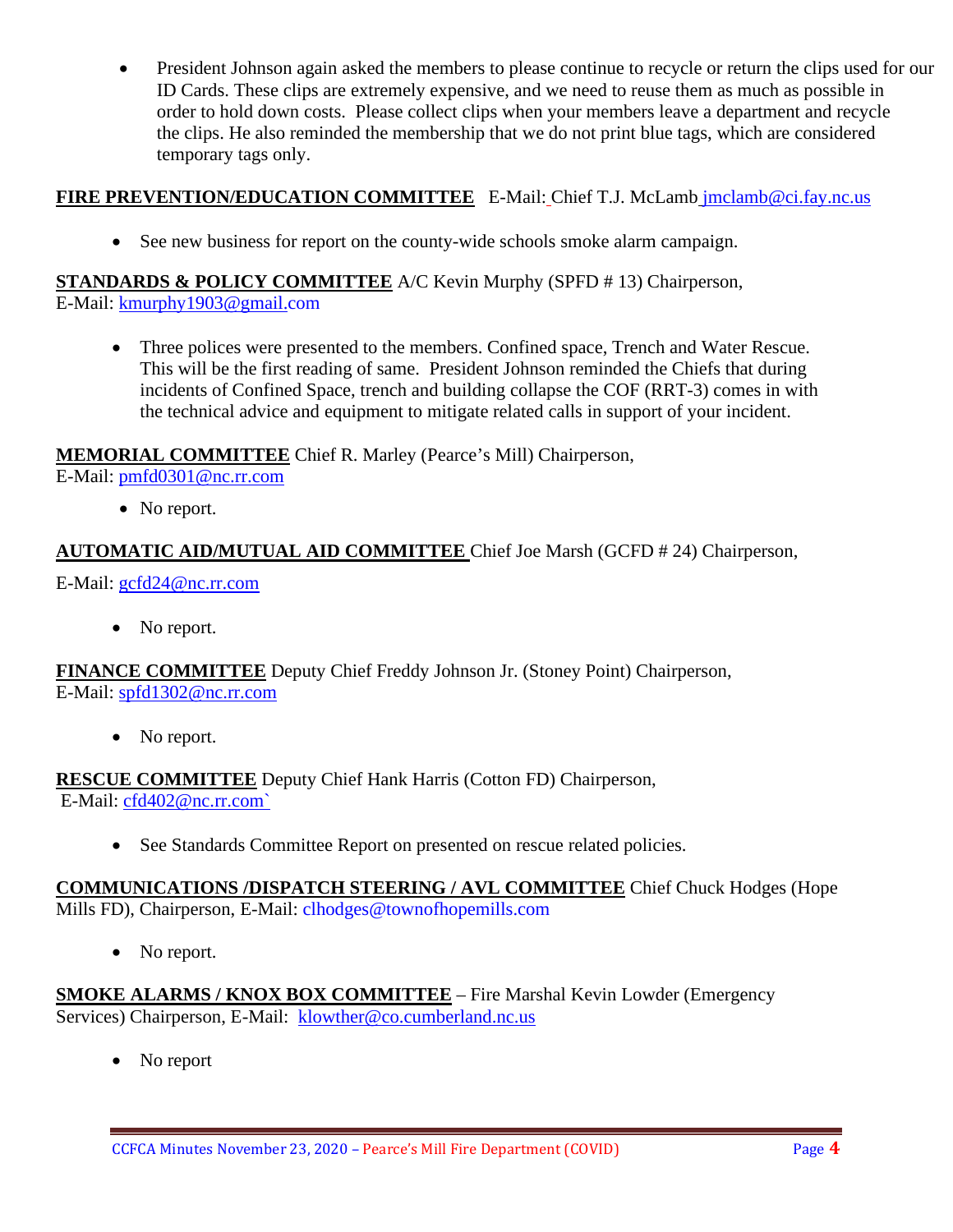**FIREHOUSE STEERING COMMITTEE** – Fire Chief T. J. McLamb (FFD) Chairperson,

E-Mail: [tmclamb@ci.fay.nc.us](mailto:tmclamb@ci.fay.nc.us)

• No report

**NC WORKFORCE SOLUTION GRANTS – COMMITTEE** – Fire Chief Justin Nobles (SVFD # 23) Chairperson. E-Mail: [Jnobles@stedmanfire.com](mailto:Jnobles@stedmanfire.com)

• No report.

**JOINT INCIDENT / DISASTER RESPONSE COMMITTEE** – Assistant Fire Chief Richard Bradshaw (VFD) Chairperson, E-Mail: [rbradshaw1@nc.rr.com](mailto:rbradshaw1@nc.rr.com)

• No report.

# **ASSOCIATE MEMBERS REPORT**

**COUNTY MANAGERS OFFICE** – Assistant County Manager Tracy Jackson E-Mail: [tjackson@co.cumberland.nc.us](mailto:tjackson@co.cumberland.nc.us)

• No report.

**EMERGENCY SERVICES DIRECTOR/ ECC-911 (**Gene Booth, Director), E-Mail: [gbooth@co.cumberland.nc.us](mailto:gbooth@co.cumberland.nc.us)

- *Director Booth – Public Health Survey needs to be sent out on the vaccine, contract tracing was discussed, Increase in COVID numbers in the County. ERG books were distributed.*
- *Emergency Management Director Hendrix*. No report.
- *FM Lowder Re-emphasized* support for the smoke alarm campaign.
- *Adam Johnson -* No report.

#### **EMS DIRECTOR:** Brian Pearce, Director E-Mail: **bpearce@capefearvalley.com**

• No report.

**HAZMAT:** AC Robert Brinson, FFD - POC telephone for HAZMAT is 910-584-9550, E-Mail: [rbrinson@ci.fay.nc.us](mailto:rbrinson@ci.fay.nc.us)

• No report.

**FORESTRY DISTRICT** Craig Gottfried, County Ranger, E-Mail: [craig.gottfried@ncagr.gov](mailto:craig.gottfried@ncagr.gov)

• No report.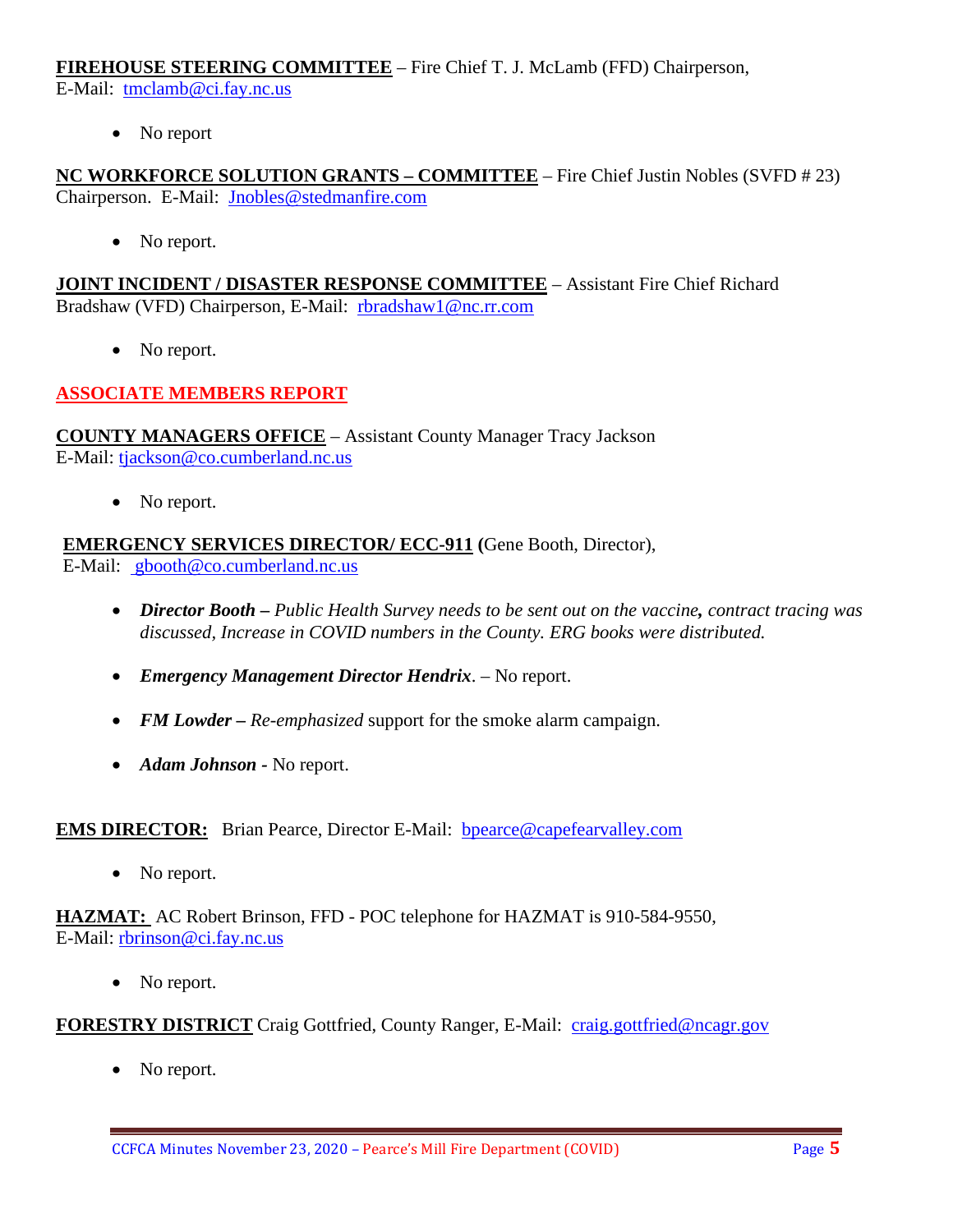**FTCC** Steve Drew, E-Mail: [drews@faytechcc.edu](mailto:drews@faytechcc.edu)

• No report.

**SHERIFF'S OFFICE** Sheriff Wright (Sr. Sgt. Steven Hodges – ATF)

- No report.
- **FAYETTEVILLE POLICE –** Police Chief Gina Hawkins, Email [ghawkins@ci.fay.nc.us](mailto:ghawkins@ci.fay.nc.us)  (Captain Jay Devane) [jdevane@ci.fay.nc.us](mailto:jdevane@ci.fay.nc.us)
	- No report.

#### **NC HIGHWAY PATROL** – Major Freddy Johnson Jr. SHP Special Operations.

E-Mail: [Freddy.johnson@ncdps.gov](mailto:Freddy.johnson@ncdps.gov) or Sergeant S. Johnson SHP Raleigh Training Center E-Mail [sean.johnson@ncdps.gov](mailto:sean.johnson@ncdps.gov)

- No report.
- Commissioner Keefe thanked everyone for their support and stressed how important it was to communicate for monies as it is related to the budgets.

# **FOR THE GOOD OF THE ASSOCIATION:**

COVID call issues were discussed as far as response to known cases. President Johnson will meet with EMS this week on same.

**ADJOURNMENT:** A motion was made to adjourn by Assistant Chief Murphy and seconded by Chief Bradshaw. The meeting was adjourned at 2100 hours.

Respectfully Submitted By:

# *Freddy l. Johnson Sr. Mark A. Melvin*

Freddy L. Johnson Sr., CFO Mark A. Melvin, CFO Fire Chief / President Fire Chief / Secretary

# **Enclosures – 3.**

- 1 November 2020 Attendance Roll Call
- 2- Roll call vote for radio channel designations
- 3 –Roll call vote for defibrillators purchase.



MERRY CHRISTMAS AND A HAPPY NEW YEAR

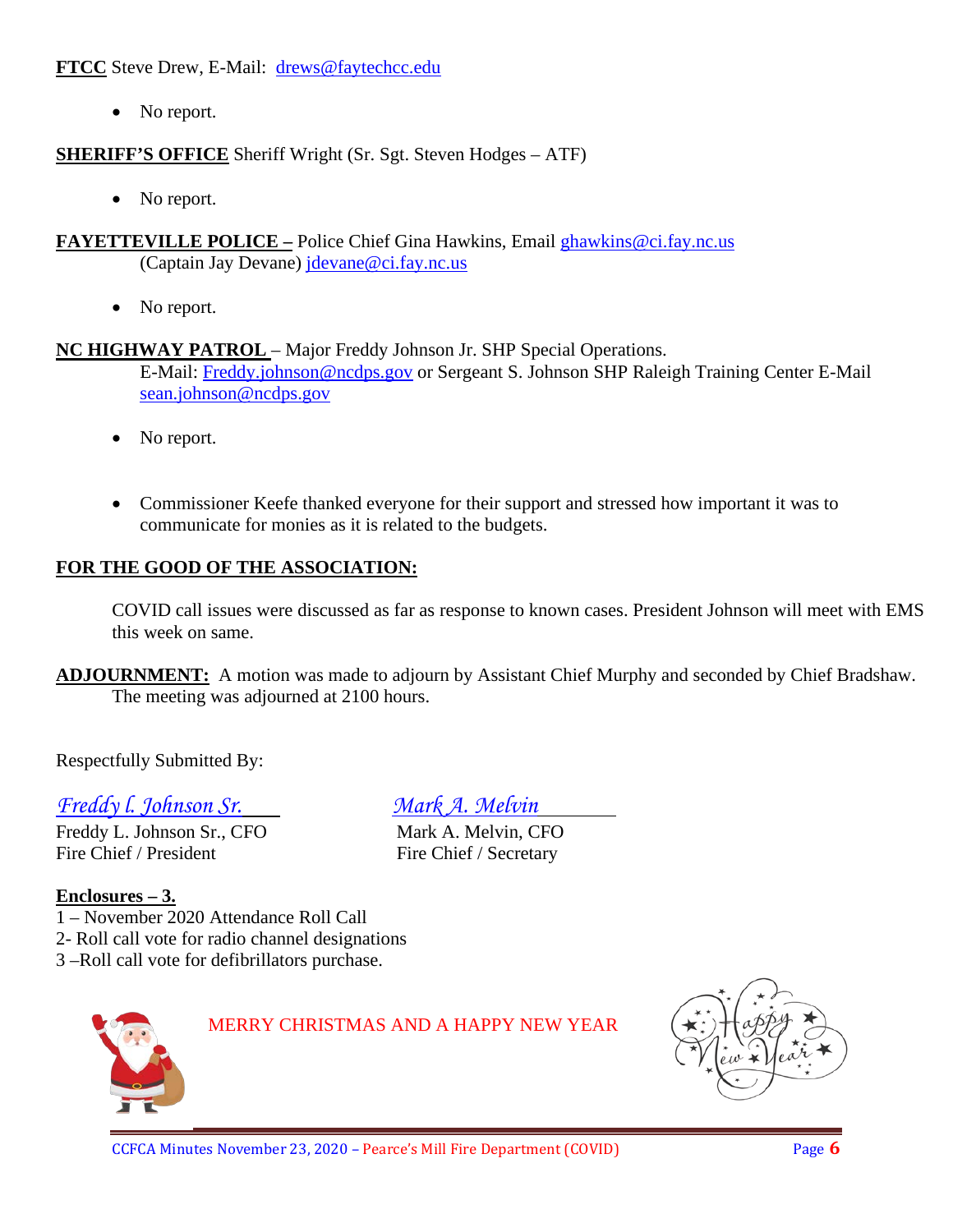|                          | <b>MEMBERS PRESENT 19</b>              | 17                      | 17                   | 19           | 19                       | 19           | 17                    | 18             | 16                      | 17           | 18           | 18                   | $\bf{00}$                    |
|--------------------------|----------------------------------------|-------------------------|----------------------|--------------|--------------------------|--------------|-----------------------|----------------|-------------------------|--------------|--------------|----------------------|------------------------------|
|                          | <b>ASSOCIATES PRESENT 10</b>           | 08                      | 08                   | 06           | 06                       | 07           | 06                    | 08             | 09                      | 07           | 08           | $\overline{7}$       | 00                           |
|                          | <b>TOTAL ATTENDANCE</b>                | 51                      | 60                   | <b>NA</b>    | <b>NA</b>                | <b>NA</b>    | <b>NA</b>             | <b>NA</b>      | <b>NA</b>               | <b>NA</b>    | <b>NA</b>    | 25                   | 0 <sub>0</sub>               |
|                          | <b>CC Fire Chiefs</b>                  |                         |                      |              |                          |              |                       |                |                         | 18           |              |                      | $\mathbf{I}$                 |
|                          | <b>DEPARTMENTS</b><br>&                |                         | GCFD-18              | Telecon      |                          | Telecon      |                       |                | IP-Telecon              | IP-GCFD      | IP-Telecom   |                      | Canceled                     |
|                          | <b>ORGANIZATION</b>                    |                         |                      |              |                          |              |                       | $-IP-Telecon$  | $\mathbf{I}$            | $\mathbf I$  | $\mathbf{I}$ |                      | $\mathsf I$                  |
|                          | <b>Chief's Only Meeting</b>            |                         |                      |              | APR-20-Telecon           |              |                       |                |                         |              |              |                      |                              |
|                          |                                        | 27-JAN-20- PMFD         | 24-FEB-20-           | 23-MAR-20-   | 27-                      | 18-MAY-20-   | 22-JUN-120-IP-Telecon | 27-JUL-20      | 31-AUG-20               | 28-SEP-20    | 26-OCT-20    | 23-NOV-20-IP-Telecon | Due to COVID-19<br>21-DEC-20 |
|                          | <b>MEMBERS</b>                         |                         | <b>MEETING DATES</b> |              |                          |              |                       |                |                         |              |              |                      |                              |
| 01                       | <b>BEAVER DAM STA 26 &amp; 27</b>      | P                       | P                    | P            | P                        | P            | P                     | P              | P                       | P            | P            | P                    | N/A                          |
| 02                       | <b>BETHANY STA 12</b>                  | P                       | $\mathbf{P}$         | P            | P                        | P            | $\mathbf{P}$          | $\mathbf{P}$   | P                       | $\mathbf{P}$ | $\mathbf{P}$ | P                    | N/A                          |
| 03                       | <b>COTTON STA 4</b>                    | $\mathbf{P}$            | $\mathbf{P}$         | P            | $\mathbf{P}$             | $\mathbf{P}$ | $\mathbf{P}$          | $\mathbf{P}$   | $\mathbf{p}$            | P            | $\mathbf{p}$ | P                    | N/A                          |
| 04                       | <b>CUMBERLAND ROAD STA 5</b>           | P                       | $\mathbf{P}$         | P            | P                        | P            | $\mathbf{P}$          | P              | P                       | P            | P            | P                    | N/A                          |
| 05                       | <b>EASTOVER STA1</b>                   | P                       | $\mathbf{P}$         | $\mathbf{p}$ | $\mathbf{p}$             | $\mathbf{p}$ | $\mathbf{P}$          | $\mathbf{p}$   | A                       | $\mathbf{p}$ | $\mathbf{p}$ | P                    | N/A                          |
| 06                       | <b>CFVEMS MEDICAL SVCS.</b>            | A                       | A                    | $\mathbf{P}$ | $\mathbf{P}$             | P            | A                     | P              | A                       | P            | $\mathbf{P}$ | A                    | N/A                          |
| 07                       | <b>FAYETTEVILLE FIRE DEPT</b>          | P                       | P                    | P            | $\mathbf{P}$             | P            | P                     | P              | P                       | $\mathbf{P}$ | P            | P                    | N/A                          |
| 08                       | <b>FORT BRAGG FIRE DEPT</b>            | P                       | A                    | P            | $\mathbf{P}$             | $\mathbf{P}$ | $\mathbf{P}$          | $\mathbf{P}$   | $\mathbf{P}$            | $\mathbf{P}$ | $\mathbf{P}$ | P                    | N/A                          |
| 09                       | <b>GODWIN-FALCON STA 17</b>            | $\mathbf{P}$            | P                    | $\mathbf{P}$ | P                        | $\mathbf{P}$ | $\mathbf{P}$          | $\mathbf{P}$   | P                       | P            | P            | P                    | N/A                          |
| 10                       | <b>GRAYS CREEK STA 18</b>              | $\mathbf{P}$            | $\mathbf{P}$         | P            | P                        | $\mathbf{P}$ | $\mathbf{P}$          | $\mathbf{P}$   | $\mathbf{P}$            | P            | P            | P                    | N/A                          |
| 11                       | <b>GRAYS CREEK STA 24</b>              | P                       | $\mathbf{P}$         | $\mathbf{P}$ | $\mathbf{P}$             | P            | P                     | $\mathbf{P}$   | A                       | P            | P            | P                    | N/A                          |
| 12                       | <b>HOPE MILLS STA 21</b>               | $\mathbf{P}$            | $\mathbf{p}$         | $\mathbf{p}$ | $\mathbf{p}$             | $\mathbf{p}$ | $\mathbf{p}$          | $\mathbf{p}$   | $\mathbf{p}$            | A            | $\mathbf{A}$ | P                    | N/A                          |
| 13                       | PEARCE'S MILL STA 3                    | $\mathbf{P}$            | $\mathbf{P}$         | $\mathbf{P}$ | P                        | $\mathbf{P}$ | $\mathbf{P}$          | $\mathbf{P}$   | $\mathbf{p}$            | P            | P            | P                    | N/A                          |
| 14                       | <b>SPRING LAKE STA 22</b>              | P                       | P                    | P            | P                        | $\mathbf{P}$ | $\mathbf{P}$          | A              | $\mathbf{P}$            | P            | P            | P                    | N/A                          |
| 15                       | <b>STEDMAN STA 23</b>                  | $\mathbf{P}$            | $\mathbf{P}$         | $\mathbf{P}$ | P                        | $\mathbf{P}$ | A                     | P              | P                       | P            | P            | P                    | N/A                          |
| 16                       | STONEY POINT STA 13 $\overline{\&}$ 19 | P                       | P                    | P            | P                        | P            | P                     | P              | $\mathbf{P}$            | P            | P            | P                    | N/A                          |
| 17                       | VANDER STA 2 & 8                       | $\mathbf{P}$            | $\mathbf{P}$         | $\mathbf{p}$ | $\mathbf{P}$             | $\mathbf{P}$ | $\mathbf{P}$          | $\mathbf{P}$   | $\mathbf{p}$            | $\mathbf{p}$ | $\mathbf{p}$ | $\mathbf{P}$         | N/A                          |
| 18                       | <b>WADE STA 16</b>                     | A                       | P                    | P            | P                        | $\mathbf{P}$ | $\mathbf{P}$          | P              | P                       | A            | P            | P                    | N/A                          |
| 19                       | <b>WESTAREA STA 15-20 &amp; 25</b>     | $\mathbf{P}$            | $\mathbf{p}$         | $\mathbf{p}$ | $\mathbf{p}$             | $\mathbf{p}$ | $\mathbf{p}$          | $\mathbf{p}$   | $\mathbf{p}$            | $\mathbf{p}$ | $\mathbf{p}$ | $\mathbf{P}$         | N/A                          |
|                          |                                        |                         |                      |              | <b>ASSOCIATE MEMBERS</b> |              |                       |                |                         |              |              |                      |                              |
| 01                       | <b>CC EMERGENCY SERVICES</b>           | P                       | P                    | P            | P                        | P            | P                     | P              | P                       | Α            | P            | P                    | N/A                          |
| 02                       | <b>COUNTY COMMISSIONERS</b>            | P                       | P                    | A            | $\mathbf{P}$             | A            | A                     | A              | P                       | P            | P            | P                    | N/A                          |
| $\overline{\mathbf{03}}$ | <b>COUNTY MGR OFFICE</b>               | $\overline{\mathbf{P}}$ | E                    | A            | $\bf{A}$                 | $\mathbf{P}$ | $\mathbf{A}$          | $\overline{P}$ | $\overline{\mathbf{P}}$ | A            | A            | $\mathbf{A}$         | N/A                          |
| 04                       | <b>FAYETTEVILLE PD</b>                 | P                       | P                    | P.           | P.                       | P            | P.                    | P              | P                       | P.           | P.           | P.                   | N/A                          |
| 0 <sub>5</sub>           | <b>FORESTRY</b>                        | E                       | E                    | P            | P                        | P.           | $\mathbf{A}$          | P.             | P                       | P.           | P.           | P                    | N/A                          |
| 06                       | <b>FTCC</b>                            | P                       | P                    | P            | $\mathbf{P}$             | P            | $\mathbf{P}$          | P              | P                       | P            | P.           | P                    | N/A                          |
| 07                       | <b>HAZMAT</b>                          | P                       | P                    | P            | A                        | P            | P                     | P              | P                       | P            | P            | P                    | N/A                          |
| 08                       | <b>HIGHWAY PATROL</b>                  | P                       | P                    | P            | P                        | P            | P                     | P              | P                       | P            | P            | P                    | N/A                          |
| 09                       | <b>RETIRED FIRE CHIEFS</b>             | P                       | P                    | A            | A                        | A            | A                     | A              | $\bf{A}$                | A            | $\mathbf{A}$ | A                    | N/A                          |
| 10                       | <b>SHERIFFS OFFICE</b>                 | A                       | $\mathbf{P}$         | A            | A                        | A            | $\mathbf{P}$          | $\mathbf{P}$   | $\mathbf{P}$            | $\mathbf{P}$ | $\mathbf{P}$ | A                    | N/A                          |

**Special Notes**:

*CODES:* (P) – Present (A)-Absent (E) – Excused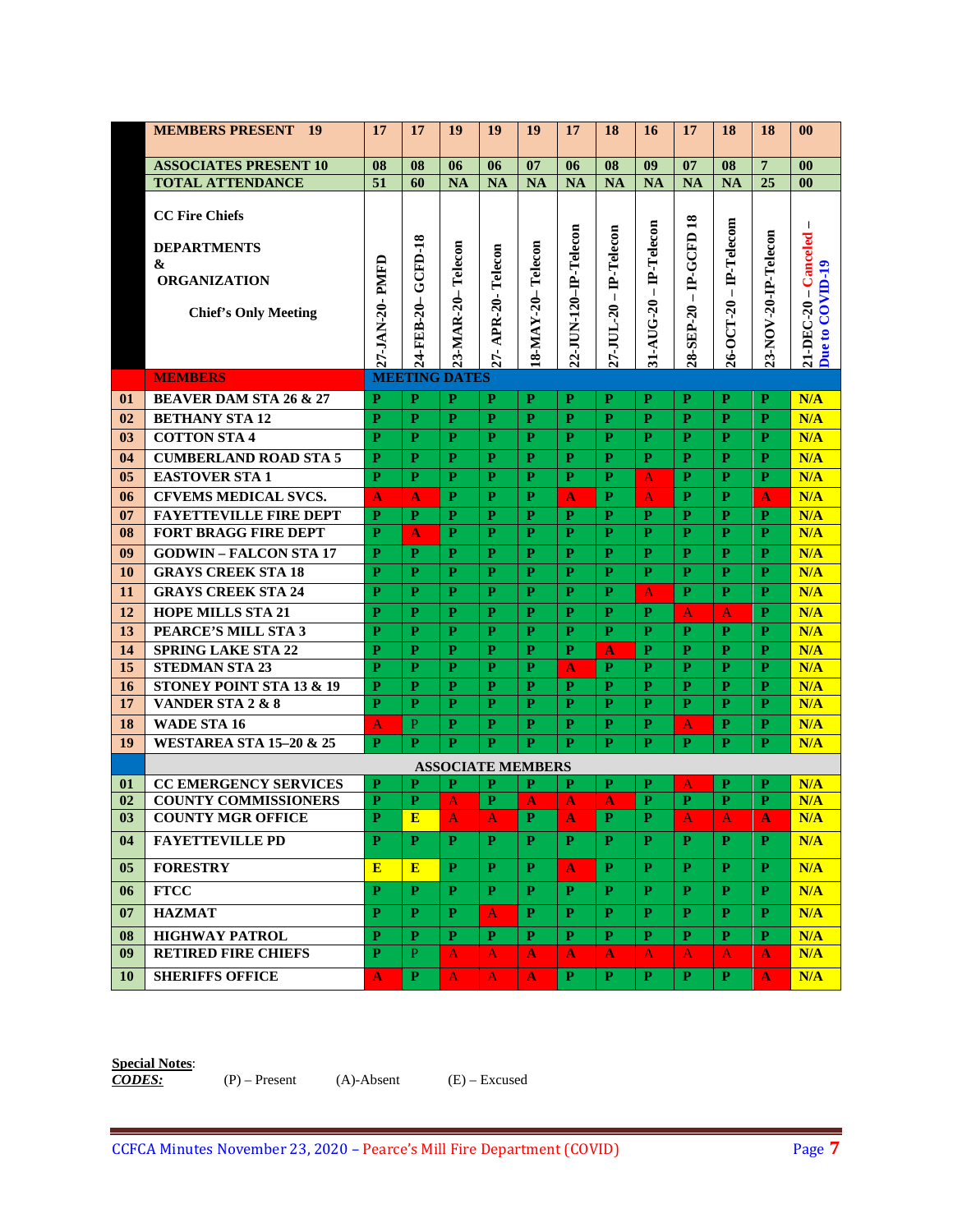# **CUMBERLAND COUNTY FIRE CHIEF'S ASSOCIATION VOTE ROLL CALL 2020**

**1. MOTION:** *A MOTION was made by Deputy Chief Hank Harris to update our radios and change our Operations channels to TAC channels and our TAC channels to Operations channels.*

*After a general discussion the MOTION was* **SECONDED** by Chief Marsh *and APPROVED by a roll call vote .* 

| <b>MEMBERS PRESENT ELIGIBLE TO VOTE (20)</b>      |                    |                     |               |               |             |              |              |                |                                   |                 |                  |                  |
|---------------------------------------------------|--------------------|---------------------|---------------|---------------|-------------|--------------|--------------|----------------|-----------------------------------|-----------------|------------------|------------------|
|                                                   |                    |                     |               |               |             |              |              |                |                                   |                 |                  |                  |
| DEPARTMENT ORGANIZATION<br>* Chief's Only Meeting | 2020<br>27 January | 2020<br>24 February | 23 March 2020 | 27 April 2020 | 25 May 2020 | 22-June 2020 | 27-JULy 2020 | 24 August 2020 | September 2020<br>$\overline{28}$ | 26 October 2020 | 23 November 2020 | 21 December 2020 |
| <b>MEMBERS</b>                                    |                    |                     |               |               |             |              |              |                |                                   |                 |                  |                  |
| <b>BEAVER DAM STA 26 - 27</b>                     |                    |                     |               |               |             |              |              |                |                                   |                 | <b>No</b>        |                  |
| <b>BETHANY STA 12</b>                             |                    |                     |               |               |             |              |              |                |                                   |                 | <b>No</b>        |                  |
| <b>COTTON STA 4</b>                               |                    |                     |               |               |             |              |              |                |                                   |                 | Yes              |                  |
| <b>CUMBERLAND ROAD STA 5</b>                      |                    |                     |               |               |             |              |              |                |                                   |                 | Yes              |                  |
| <b>EASTOVER STA 1</b>                             |                    |                     |               |               |             |              |              |                |                                   |                 | Yes              |                  |
| <b>EMS-EMERGENCY MEDICAL SERVICES</b>             |                    |                     |               |               |             |              |              |                |                                   |                 | <b>Absent</b>    |                  |
| <b>FAYETTEVILLE FIRE DEPT</b>                     |                    |                     |               |               |             |              |              |                |                                   |                 | Yes              |                  |
| <b>FORT BRAGG FIRE DEPT</b>                       |                    |                     |               |               |             |              |              |                |                                   |                 | Yes              |                  |
| <b>GODWIN-FALCON STA 18</b>                       |                    |                     |               |               |             |              |              |                |                                   |                 | Yes              |                  |
| <b>GRAYS CREEK 18</b>                             |                    |                     |               |               |             |              |              |                |                                   |                 | Yes              |                  |
| <b>GRAYS CREEK 24</b>                             |                    |                     |               |               |             |              |              |                |                                   |                 | Yes              |                  |
| <b>HOPE MILLS STA 21</b>                          |                    |                     |               |               |             |              |              |                |                                   |                 | Yes              |                  |
| <b>PEARCE'S MILL STA 3</b>                        |                    |                     |               |               |             |              |              |                |                                   |                 | Yes              |                  |
| <b>SPRING LAKE STA 22</b>                         |                    |                     |               |               |             |              |              |                |                                   |                 | Yes              |                  |
| <b>STEDMAN STA 23</b>                             |                    |                     |               |               |             |              |              |                |                                   |                 | N <sub>o</sub>   |                  |
| <b>STONEY POINT STA 13 - 19</b>                   |                    |                     |               |               |             |              |              |                |                                   |                 | Yes              |                  |
| VANDER STA 2 - 8                                  |                    |                     |               |               |             |              |              |                |                                   |                 | Yes              |                  |
| <b>WADE STA 16</b>                                |                    |                     |               |               |             |              |              |                |                                   |                 | Yes              |                  |
| <b>WESTAREA STA 15-20-25</b>                      |                    |                     |               |               |             |              |              |                |                                   |                 | <b>No</b>        |                  |
| <b>EMERGENCY SVC DIRECTOR</b>                     |                    |                     |               |               |             |              |              |                |                                   |                 | <b>Abstain</b>   |                  |
| <b>TOTAL YES VOTES</b>                            |                    |                     |               |               |             |              |              |                |                                   |                 | 14               |                  |
| <b>TOTAL NO VOTES</b>                             |                    |                     |               |               |             |              |              |                |                                   |                 | 4                |                  |
| <b>MOTION CARRIED</b>                             |                    |                     |               |               |             |              |              |                |                                   |                 | Yes              |                  |

**Special Notes**:

*CODES:* **<b>(YES)** – **Voting in the Affirmative (A)-Absent** 

**(NO) - Voting against**

**(Chief Brock had a question concerning if Sampson County was able to switch from TAC to Ops at the time of the vote – President Johnson asked Assistant Chief Sean Johnson to call Chief Brock and address his question)**